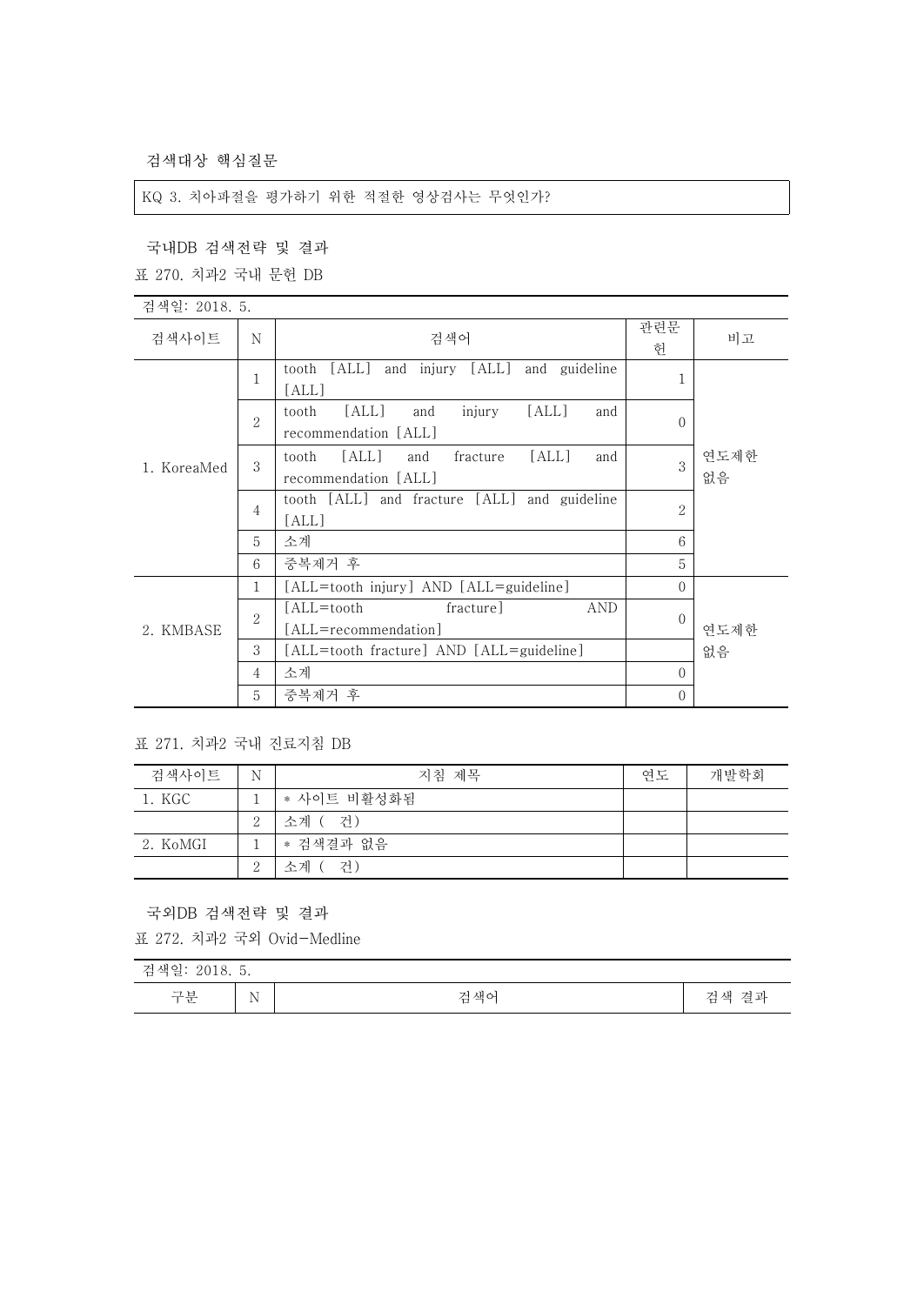| 검색일: 2018. 5. |                |                                                                                                  |           |
|---------------|----------------|--------------------------------------------------------------------------------------------------|-----------|
| 구분            | N              | 검색어                                                                                              | 검색 결과     |
| $\mathbf{P}$  | 1              | exp Tooth Injuries/ OR exp Tooth Fractures/<br>OR exp<br>Cracked Tooth Syndrome                  | 9,656     |
|               | $\overline{2}$ | $((tooth \t OR \t teeth) \t AND$<br>(fracture\$<br>OR<br>injur\$<br><b>OR</b><br>$crack\$)$ ).mp | 16,705    |
|               | 3              | 1 OR 2                                                                                           | 12,800    |
|               | $\overline{4}$ | (Child\$ OR Adolescent).mp. OR exp CHILD/ OR exp<br>ADOLESCENT/                                  | 3,071,158 |
|               | 5              | 3 AND 4                                                                                          | 17,700    |
|               | 6              | exp Cone-Beam Computed Tomography/ OR CBCT.mp                                                    | 7,951     |
| 검사            | $\overline{7}$ | exp Radiography, Panoramic/ OR exp Radiography, Dental/<br>OR Radiography, Bitewing/             | 20,301    |
|               | 8              | (imaging or radiolog\$ or radiograp\$).tw.                                                       | 843,422   |
|               | 9              | $OR/6-8$                                                                                         | 856,829   |
| P&검사          | 10             | 5 AND 9                                                                                          | 2,138     |
| 지침필터          | 11             | (guideline\$ or recommendation\$).ti. or (practice guideline<br>guideline).pt<br>or              | 99,097    |
| 종합            | 12             | 10 AND 11                                                                                        | 3         |

## 표 273. 치과2 국외 Ovid-Embase

| 검색일:<br>2018.5. |                |                                                                                 |           |
|-----------------|----------------|---------------------------------------------------------------------------------|-----------|
| 구분              | N              | 검색어                                                                             | 검색 결과     |
| $\mathbf{P}$    | 1              | orthodontics/exp                                                                | 34,042    |
|                 | $\overline{2}$ | OR<br><b>OR</b><br>(Orthodontic*)<br>AND<br>(Diagnosis<br>treat*                | 18,293    |
|                 |                | Planning)):ab,ti                                                                |           |
|                 | 3              | 1 OR 2                                                                          | 41,827    |
|                 | 4              | cephalometry/exp OR cephalometry:ab,ti                                          | 22,378    |
|                 | 5              | 'cone beam computed tomography'/exp OR CBCT:ab,ti                               | 15,233    |
| 검사              | 6              | panoramic radiography'/exp                                                      | 9,155     |
|                 | $\overline{7}$ | <b>OR</b><br>radiograp*):ab,ti<br>radiolog*<br>(imaging)<br>or<br><sub>or</sub> | 2,994,906 |
|                 |                | radiodiagnosis/exp                                                              |           |
|                 | 8              | $OR/6-9$                                                                        | 3,010,035 |
| P&검사            | 9              | 3 AND 8                                                                         | 10,563    |
| 지침필터            | 10             | guideline*:ti OR recommendation*:ti                                             | 125,695   |
| 종합              | 11             | 9 AND 10                                                                        | 25        |

## 표 274. 치과2 국외 GIN

| 검색일: 2018. 5. |                 |       |  |  |
|---------------|-----------------|-------|--|--|
|               | 검색어             | 관련 결과 |  |  |
|               | Tooth Fractures |       |  |  |